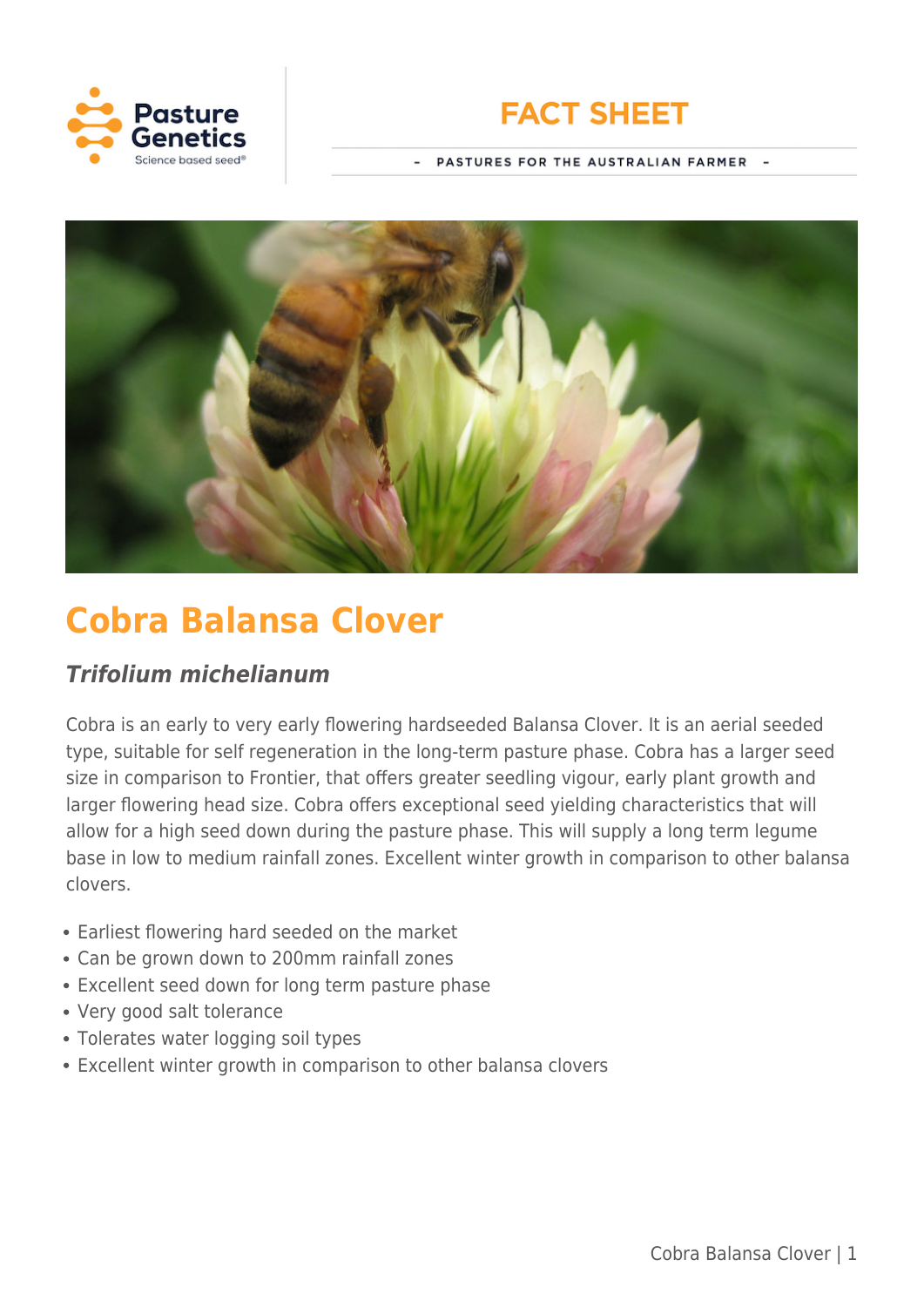# **Seed agronomy table**

| Maturity                   | Early    |
|----------------------------|----------|
| Min Rainfall               | 200      |
| Hard Seededness            | High     |
| Seeding Rate               | Kg/Ha    |
| <b>Dryland</b>             | $4-6$    |
| High Rainfall / Irrigation | $8 - 12$ |

## **Enterprises this seed is being used for**

| Sheep              |
|--------------------|
| <b>Beef Cattle</b> |
| Horse              |
| Hay & Silage       |

### **Strengths**

- Sets large amounts of seed.
- Hardseeded in cool climates.
- Excellent waterlogging tolerance.
- Adapted to a wide range of soil types and pH ranges.
- Mild salinity tolerance.
- Tolerant of clover scorch.
- Regenerates well on suitable soils under appropriate grazing management.

## **Limitations**

- Not suited to deep infertile sands.
- Not suited to moderate-high soil salinity.
- Slow establishment in the first year if sown under cold conditions.

## **Plant Description**

**Plant:** Aerial seeding, erect or semi-erect, much branched, self regenerating annual temperate legume, growing to over 80 cm tall, but remaining prostrate when grazed.

**Stems:** Hollow, hairless.

Leaves: Comprise three hairless leaflets, of varying size, shape and leaf marking. Leaflet margins can be smooth or serrated. Some leaflets are plain green while others have white to silver, pink or purple markings.

**Flowers:** Borne in clusters in a globose flower-head 2 - 3 cm in diameter, each comprising up to 45 small white-pink flowers.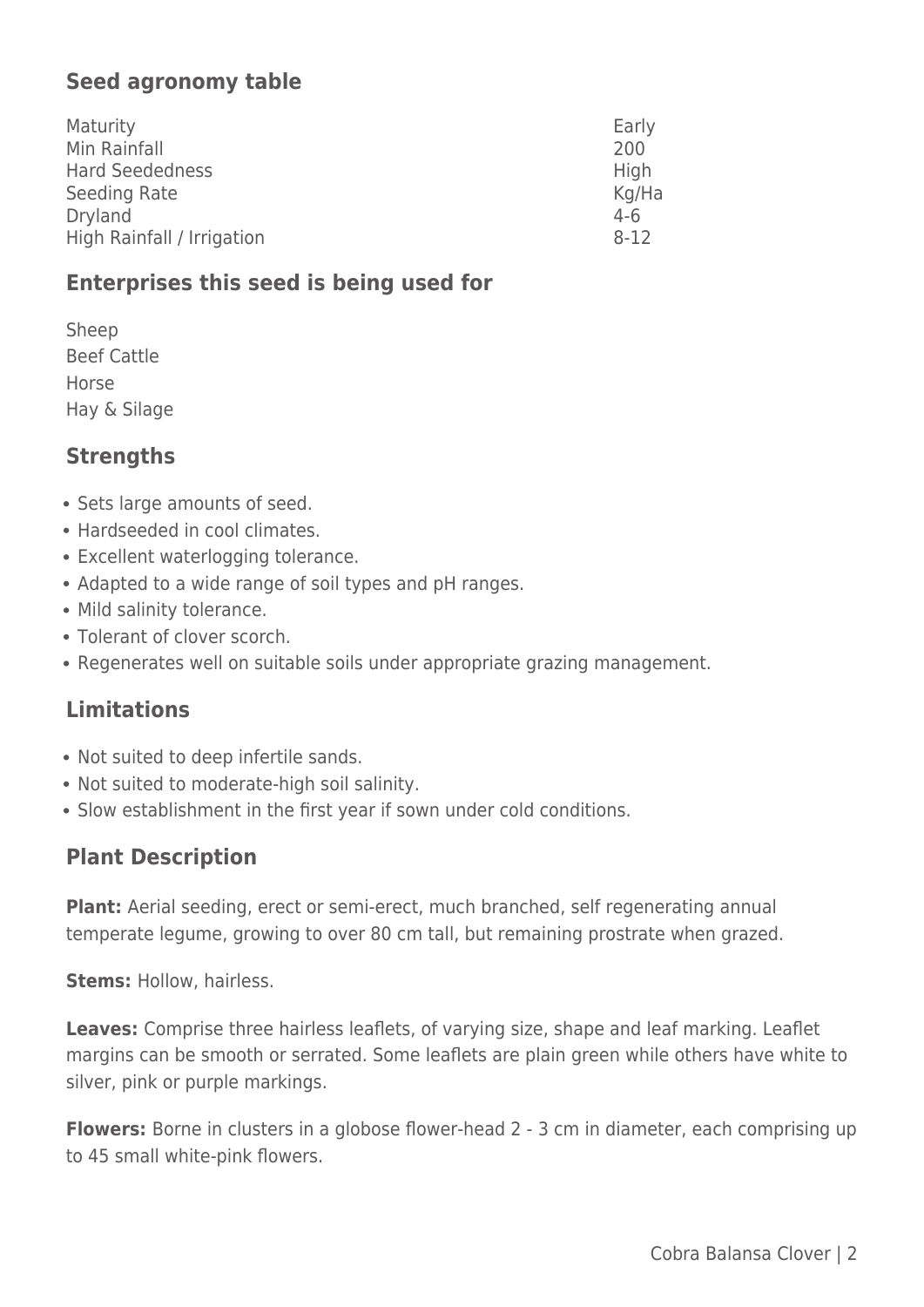**Pods:** 3 - 4 seeds/pod, shattering readily on maturity.

**Seeds:** Ovoid-oblong, 1 - 2 mm long, olive green, yellow, light brown, dark brown to black in colour. 850,000 - 1.4 million seeds/kg depending on cultivar.

#### **Pasture type and use**

Used as a component of permanent pastures, or in hay mixtures.

#### **Where it grows**

**Rainfall:** Balansa clover is adapted to temperate climates with annual rainfall of 350 - 800 mm. Early flowering varieties are suited to lower rainfall zone, and later flowering varieties to higher rainfall areas. It can be grown successfully under irrigation.

**Soils:** Balansa clover grows across a diverse range of soil types, preferring soils of moderate to high fertility that are prone to waterlogging. It is not suited to deep sandy soils. It is adapted to acid and alkaline soils (pH water 5.4 - 9.0) although performs best where pH is below 8.3. Although displaying excellent tolerance of waterlogging, it has only low to moderate salt tolerance.

**Temperature:** Widely adapted to the agricultural areas of Western Australia, South Australia, Victoria, Tasmania and New South Wales. Good frost tolerance.

#### **Establishment**

**Companion species: Grasses:** Range of perennial (e.g. tall wheatgrass) and annual grasses.

**Legumes:** medics, gland clover, persian clover, subterranean clover (particularly ssp. yanninicum). It is often sown in a mix with subterranean clover, if parts of the paddock are poorly drained or subject to waterlogging over winter.

**Sowing/planting rates as single species:** Typically sown at 4-10 kg/ha. \*ensure seed is Goldstrike treated.

**Sowing/planting rates in mixtures:** Sown at 1-3 kg/ha in mixtures. Higher rates used when it is the only legume sown. \* ensure seed is Goldstrike treated.

**Sowing time:** Sown April - June under rain-grown conditions, or as early as February under irrigation. Good weed control is essential due to its small seed size and slow early growth. Shallow sowing (Inoculation**:** Goldstrike Treated. The use of Goldstrike XLR8 seed treatment is recommended to reduce damage from insects at seedling stages.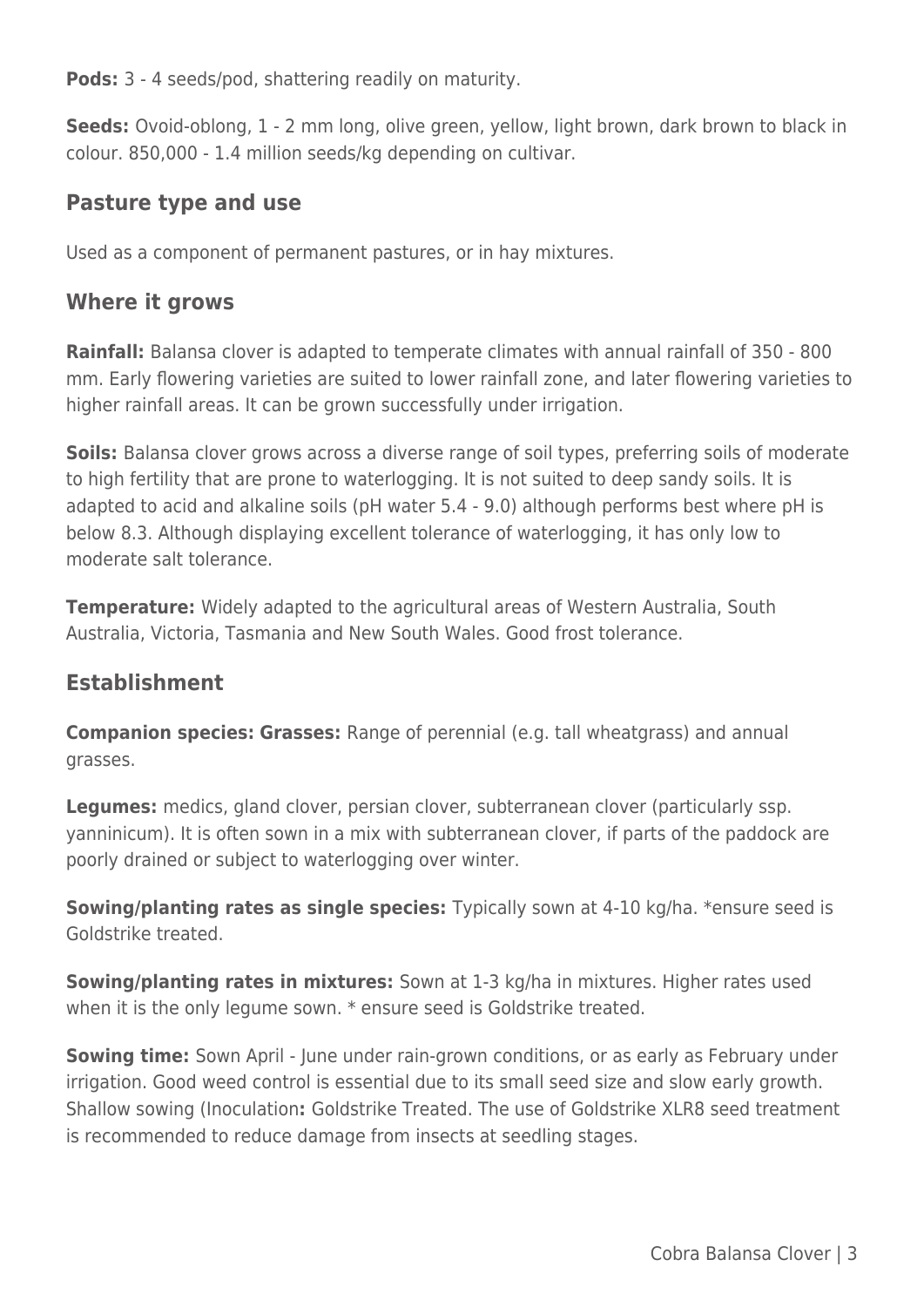**Fertiliser:** Phosphorus (with potassium on deficient soils) often applied at sowing levels determined after soil tests. Trace elements (eg. Cu, Mo, Zn) may be required on very infertile soils.

# **Management**

**Maintenance fertiliser:** Annual applications of superphosphate (with potassium on deficient soils) are usually required (on responsive soils) to achieve maximum productivity. Additional fertiliser applications may be required in spring (just prior to flowering) in seed and hay crops where soil nutrient levels are low. Soil testing is required to determine appropriate application rates.

**Grazing/cutting:** Balansa clover can be lightly grazed in the first year. Care is needed to limit grazing pressure during flowering to ensure adequate seed set. Paddocks should not be "crash" grazed or cut for hay in the first year if the stand is expected to regenerate. However, plant residue should be grazed over summer to encourage hardseed breakdown and maximise regeneration. It can be used for both continuous and rotational grazing but persistence is better under the former. It remains relatively prostrate when continuously grazed and is very tolerant of regular defoliation while young. Left ungrazed it will grow up to 1 metre tall in spring, the stems collapsing and growing horizontally. It does not recover well from a late cut or grazing when stems are large and the plants tall and flowering. Very little seed will be produced if mature flowering stands are hard-grazed.

**Ability to spread:** Spreads by seed either by livestock or by movement of hay.

Weed potential: Despite its ability to spread from seed, there is little evidence of it becoming an environmental weed. This is likely to be due to its preference for moderate-high fertility soils and specific rhizobial requirements.

**Major pests:** Balansa clover is very susceptible to red legged earth mite, particularly at establishment. Lucerne flea can damage stands, mainly during the warmer months. Aphids, particularly blue green aphids, can cause damage in warmer regions where they are more active.

**Major diseases:** It is susceptible to root rots during establishment, particularly if sown late under cold, wet conditions. It is tolerant of clover scorch.

**Herbicide susceptibility:** Refer to chemical labels for suitability and recommended rates for herbicides registered for use on balansa clover.

## **Animal production**

**Feeding value:** Balansa clover provides excellent green feed, and although quality reduces